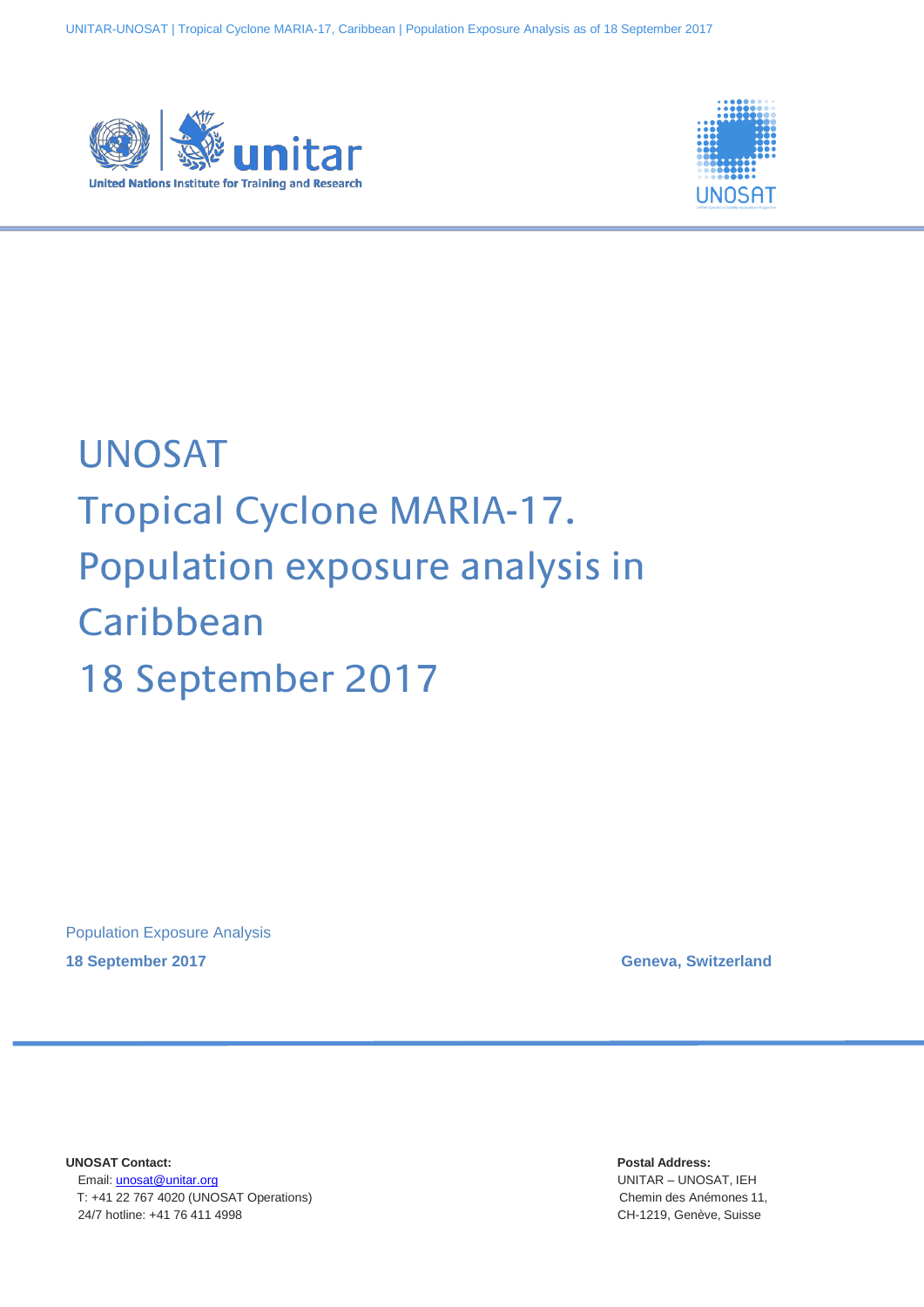

After IRMA-17 a new hurricane called MARIA constitutes a potential threat to the areas previously affected by IRMA over 6-13 September. MARIA is expected to affect the Caribbean region and to potentially become a category 3 hurricane as it moves closer to Guadeloupe, Dominica, Puerto Rico and other islands in the region. Tropical cyclone MARIA continued moving west-northwest, strengthening. On 18 September at 6.00 UTC, its centre was located 145 km from Barbados and 270 km from Dominica. It had maximum sustained wind speed of 150 km/h (category 1 hurricane). The centre of MARIA may move across the Leeward islands in the evening of 18 September, strengthening further. It may then reach the coast of Dominica as a category 2 hurricane, before moving toward Puerto Rico. Heavy rain, strong winds and storm surge could affect the Leeward Islands, Windward Islands and Puerto Rico on 18-20 September. As of 18 September at 8.00 UTC, a hurricane warning is in effect for Guadeloupe, Dominica, St. Kitts, Nevis, Montserrat and Martinique. A tropical storm warning is also in effect for Antigua and Barbuda, Saba and St. Eustatius and St. Lucia.

Based on data of the predicted tropical cyclone path, wind speeds from JRC issued on *18* September 2017 at 09:00 UTC, and population data from WorldPop, UNITAR-UNOSAT conducted a population exposure analysis for the Caribbean.

# Population Exposure in Caribbean



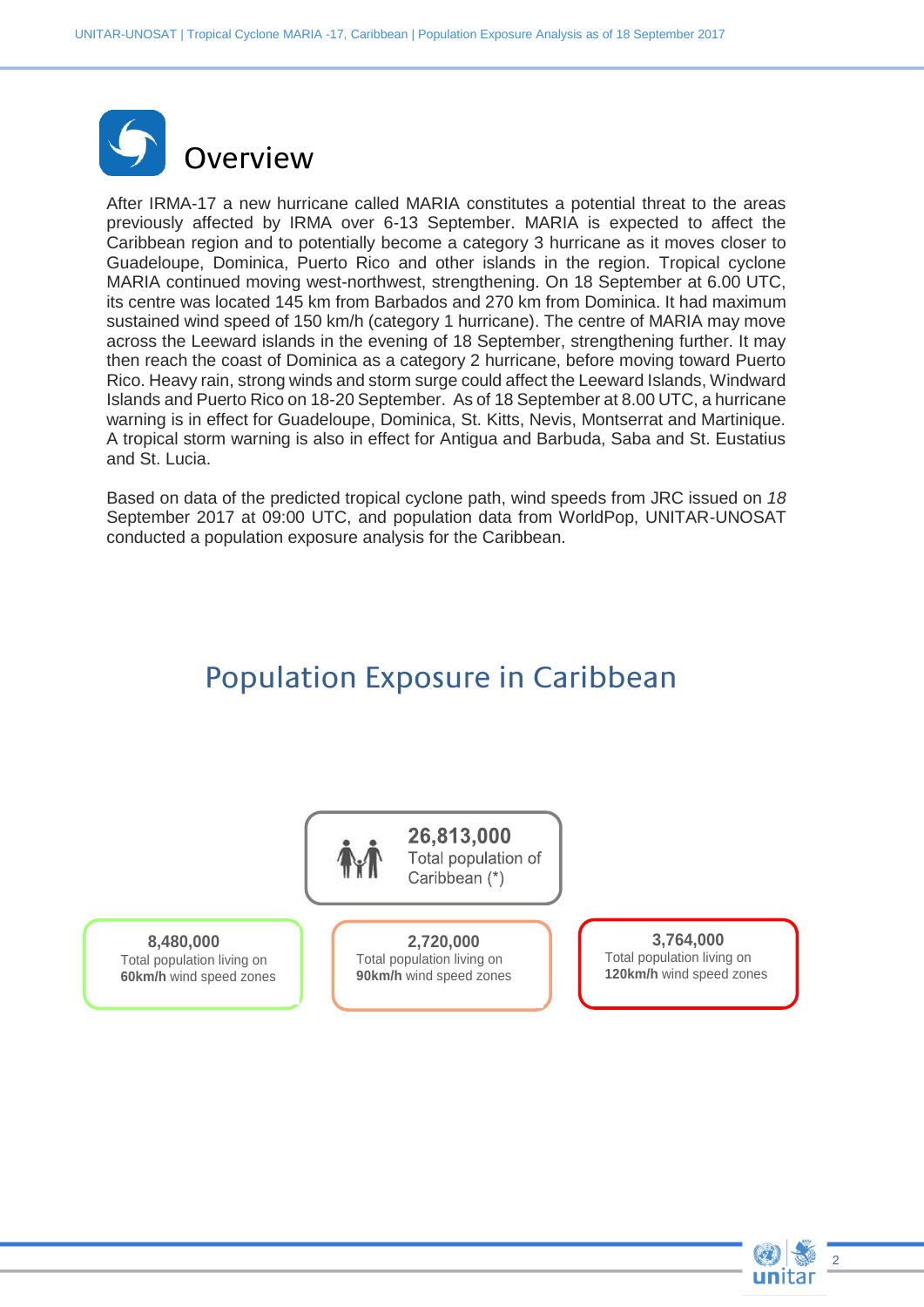## **Caribbean Population Exposed to sustained wind speed zones : Tropical Cyclone MARIA-17 (18/09/2017, 09h00 UTC)**

|                                 |                            | <b>Wind Speed Zones (WSZ)</b> |                                         |                                             |                                                              |                |
|---------------------------------|----------------------------|-------------------------------|-----------------------------------------|---------------------------------------------|--------------------------------------------------------------|----------------|
| Country/Territory               | <b>Total</b><br>Population | $WSZ \ge 120$<br>km/h         | 90km/h $\leq$<br><b>WSZ</b><br><120km/h | 60km/h $\leq$<br><b>WSZ</b><br>< 90<br>km/h | <b>Total</b><br><b>Exposed</b><br>Population <sup>(**)</sup> | %              |
| <b>Puerto Rico</b>              | 3,651,232                  | 3,564,510                     | 86,722                                  |                                             | 3,651,232                                                    | 100            |
| Guadeloupe                      | 446,611                    | 75,371                        | 365,166                                 | 6,074                                       | 446,611                                                      | 100            |
| Dominica                        | 72,119                     | 72,119                        |                                         |                                             | 72,119                                                       | 100            |
| <b>United States Virgin</b>     |                            |                               |                                         |                                             |                                                              | 100            |
| Islands                         | 93,311                     | 45,566                        | 47,607                                  |                                             | 93,173                                                       |                |
| <b>Turks and Caicos Islands</b> | 45,020                     | 6,418                         | 38,602                                  | $\overline{0}$                              | 45,020                                                       | 100            |
| Saba                            | 1,228                      |                               | 1,228                                   |                                             | 1,228                                                        | 100            |
| Antigua and Barbuda             | 89,349                     |                               | 75                                      | 89,274                                      | 89,349                                                       | 100            |
| Saint Lucia                     | 179,088                    |                               |                                         | 175,874                                     | 175,874                                                      | 98             |
| Dominican Republic              | 10,470,773                 |                               | 1,773,576                               | 7,618,613                                   | 9,392,188                                                    | 90             |
| <b>British Virgin Islands</b>   | 27,248                     |                               | 26,510                                  | 738                                         | 27,248                                                       | 100            |
| <b>Bahamas</b>                  | 343,735                    |                               |                                         | 397                                         | 397                                                          | $\Omega$       |
| Saint Kitts and Nevis           | 48,059                     |                               | 44,894                                  | 3,165                                       | 48,059                                                       | 100            |
| Haiti                           | 10,596,666                 |                               |                                         | 170,549                                     | 170,549                                                      | $\overline{2}$ |
| Saint-Barthelemy                | 5,191                      |                               |                                         | 5,191                                       | 5,191                                                        | 100            |
| Saint-Martin                    | 32,418                     |                               |                                         | 32,418                                      | 32,418                                                       | 100            |
| <b>Sint Eustatius</b>           | 2,390                      |                               | 2,390                                   |                                             | 2,390                                                        | 100            |
| Sint Maarten                    | 39,921                     |                               |                                         | 39,921                                      | 39,921                                                       | 100            |
| Anguilla                        | 12,316                     |                               |                                         | 12,316                                      | 12,316                                                       | 100            |
| <b>Barbados</b>                 | 276,038                    |                               |                                         | 276,038                                     | 276,038                                                      | 100            |
| Martinique                      | 375,996                    |                               | 327,547                                 | 48,449                                      | 375,996                                                      | 100            |
| Montserrat                      | 5,068                      |                               | 5,068                                   |                                             | 5,068                                                        | 100            |
| <b>Total</b>                    | 26,813,777                 | 3,763,984                     | 2,719,385                               | 8,479,017                                   | 14,962,386                                                   |                |

#### *Sources:*

*Cyclone Track: Joint Research Center-GDACS*

*Administrative Levels: GADM*

*Spatial Demographic Data: WorldPop (2015)*

*Analysis: UNITAR-UNOSAT (18/09/2017)*

### *Note:*

*(\*) Total population of Caribbean is considering only the following countries and territories: Anguilla, Antigua and Barbuda, Barbados, Bahamas, British Virgin Islands, Dominica, Dominican Republic, Guadeloupe, Monserrat, Saint Martin, Saint Barthelemy, Haiti, Sint Maarten, Saba, Sint Eustatius, Saint Lucia, Puerto Rico, Saint Kitts and Nevis, Turks and Caicos Islands and United States Virgin Islands. These countries and territories are within the wind speeds zones of 60km/h, 90km/h and 120km/h according to the expected cyclone track released as of 18 September 2017 (09:00 UTC).*

*(\*\*) The population exposure has been calculated using a 1Km resolution WorldPoP dataset. This is a preliminary analysis & has not yet been validated in the field.*